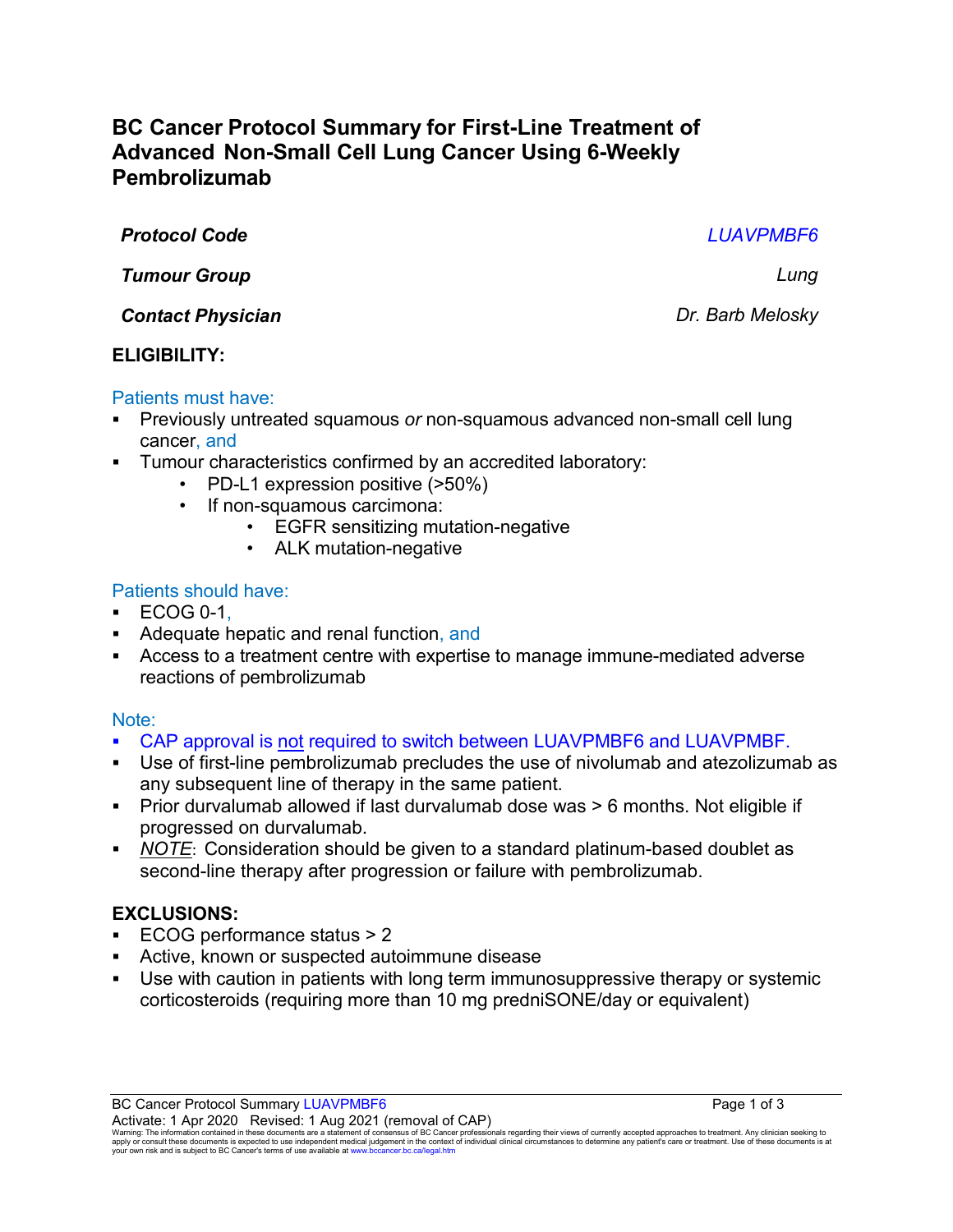#### **TESTS:**

- Baseline: CBC & differential, platelets, creatinine, alkaline phosphatase, ALT, total bilirubin, LDH, sodium, potassium, TSH, morning serum cortisol, chest x-ray C-reactive protein and albumin (optional, and results do not have to be available to proceed with first treatment)
- Before each treatment: CBC & differential, platelets, creatinine, alkaline phosphatase, ALT, total bilirubin, LDH, sodium, potassium, TSH
- If clinically indicated: chest x-ray, morning serum cortisol, lipase, glucose, serum or urine HCG (required for women of child bearing potential if pregnancy suspected), free T3 and free T4, serum ACTH levels, testosterone, estradiol, FSH, LH, ECG
- Weekly telephone nursing assessment for signs and symptoms of side effects while on treatment (Optional).

# **PREMEDICATIONS:**

- Antiemetics are not usually required
- If required, antiemetic protocol for low emetogenicity (see SCNAUSEA)
- If prior infusion reactions to pembrolizumab: diphenhydrAMINE 50 mg PO, acetaminophen 325 to 975 mg PO, and hydrocortisone 25 mg IV 30 minutes prior to treatment

### **TREATMENT:**

| Drug          | <b>Dose</b>      | <b>BC Cancer Administration Guideline</b> |
|---------------|------------------|-------------------------------------------|
| pembrolizumab | 4 mg/kg          | IV in 50 mL NS over 30 minutes            |
|               | (maximum 400 mg) | using a 0.2 micron in-line filter         |

 Repeat every **6 weeks** until disease progression, unacceptable toxicity, or a maximum of 2 years of treatment (including doses given as ULUAVPMBF)

#### **DOSE MODIFICATIONS:**

No specific dose modifications. Toxicity managed by treatment delay and other measures (see [SCIMMUNE](http://www.bccancer.bc.ca/chemotherapy-protocols-site/Documents/Supportive%20Care/SCIMMUNE_Protocol.pdf) protocol for management of immune-mediated adverse reactions to checkpoint inhibitors immunotherapy,

http://www.bccancer.bc.ca/chemotherapy-protocols-

site/Documents/Supportive%20Care/SCIMMUNE\_Protocol.pdf).

Warning: The information contained in these documents are a statement of consensus of BC Cancer professionals regarding their views of currently accepted approaches to treatment. Any clinician seeking to<br>apply or consult t